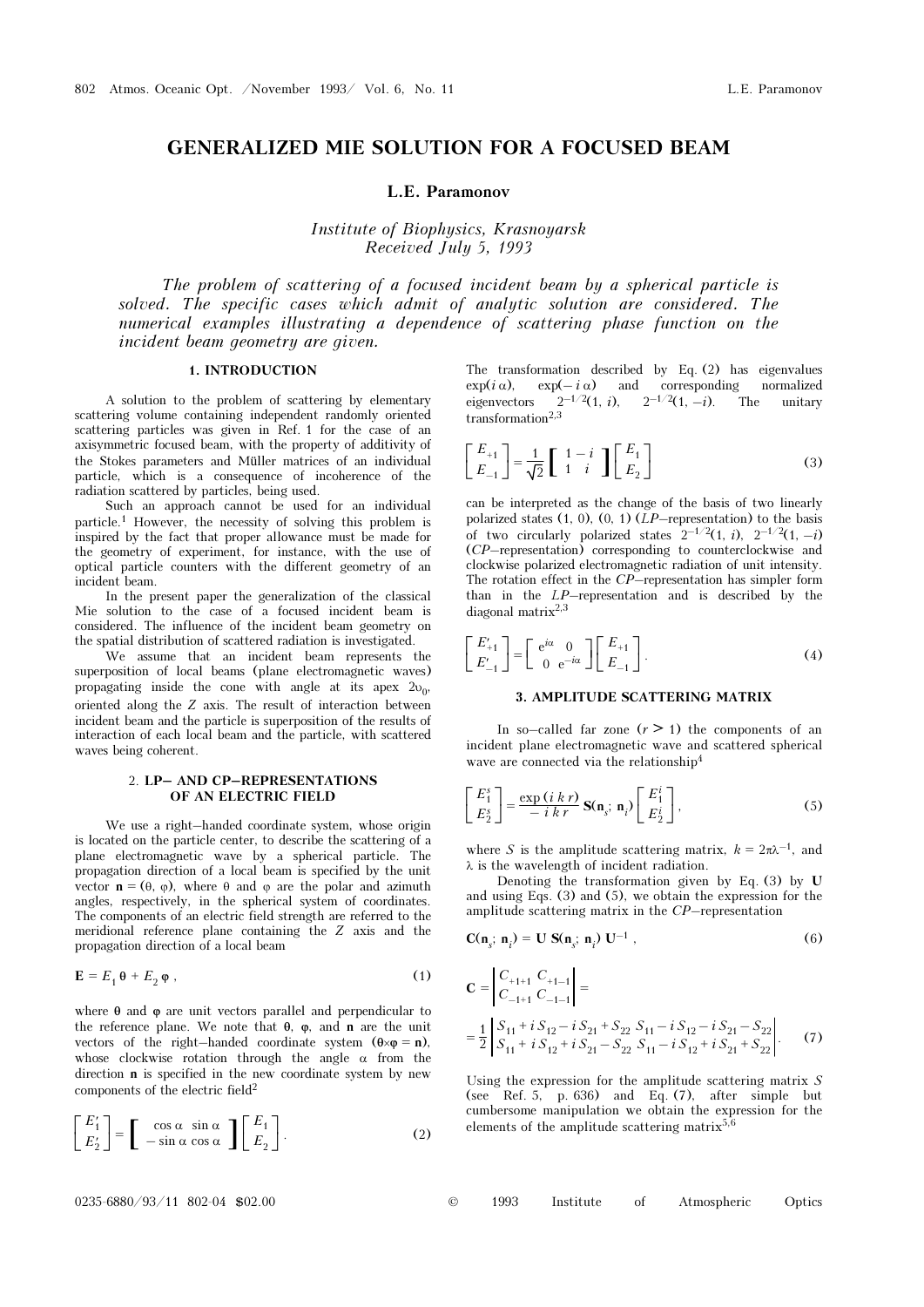$$
C_{+1+1} = \frac{1}{2} \sum_{n=1}^{\infty} \sum_{m=-n}^{n} (2 n + 1) \exp \left[ im (\varphi_{s} - \varphi_{i}) \times
$$
  
\n
$$
\times d_{1m}^{n}(\theta_{s}) d_{1m}^{n}(\theta_{i}) (\theta_{n} + a_{n}) \right],
$$
  
\n
$$
C_{+1-1} = \frac{1}{2} \sum_{n=1}^{\infty} \sum_{m=-n}^{n} (2 n + 1) \exp \left[ im (\varphi_{s} - \varphi_{i}) \times
$$
  
\n
$$
\times d_{1m}^{n}(\theta_{s}) d_{-1m}^{n}(\theta_{i}) (\theta_{n} - a_{n}) \right],
$$
  
\n
$$
C_{-1+1} = \frac{1}{2} \sum_{n=1}^{\infty} \sum_{m=-n}^{n} (2 n + 1) \exp \left[ im (\varphi_{s} - \varphi_{i}) \times
$$
  
\n
$$
\times d_{-1m}^{n}(\theta_{s}) d_{1m}^{n}(\theta_{i}) (\theta_{n} - a_{n}) \right],
$$
  
\n
$$
C_{-1-1} = \frac{1}{2} \sum_{n=1}^{\infty} \sum_{m=-n}^{n} (2 n + 1) \exp \left[ im (\varphi_{s} - \varphi_{i}) \times
$$
  
\n
$$
\times d_{-1m}^{n}(\theta_{s}) d_{-1m}^{n}(\theta_{i}) (\theta_{n} + a_{n}) \right],
$$
  
\n
$$
\times d_{-1m}^{n}(\theta_{s}) d_{-1m}^{n}(\theta_{i}) (\theta_{n} + a_{n}) ,
$$

where  $d_{qm}^n(q)$  are the Wigner functions<sup>7</sup> and  $a_n$ ,  $b_n$  are the known Mie coefficients.<sup>4</sup>

## 4. SCATTERED FIELD FOR THE CASE OF FOCUSED INCIDENT BEAM

Changing the reference plane for an incident plane electromagnetic wave to meridional one with  $\varphi_i = 0$  on account of Eq. (4), we obtain the following expression to within a constant factor:

$$
E_{+1}^{s} = C_{+1+1} \exp(i \varphi_i) E_{+1}^{i} + C_{+1-1} \exp(-i \varphi_i) E_{-1}^{i},
$$
  
(9)  

$$
E_{-1}^{s} = C_{-1+1} \exp(i \varphi_i) E_{+1}^{i} + C_{-1-1} \exp(-i \varphi_i) E_{-1}^{i}.
$$

Taking into account the above–mentioned assumptions and the coherence of local scattered beams, the components of the scattered field for the case of the focused beam propagating in directions confined to the conic solid angle Ω have the form:

$$
\langle E_{\pm 1}^s \rangle = \int_{\Omega} E_{\pm 1}^s \, d\omega \bigg/ \int_{\Omega} d\omega \, . \tag{10}
$$

Let us consider some special cases in which Eq. (10) admits of analytic solution.

4.1. Incident beam homogeneous in intensity and **polarization**  $(E_+^i(\theta_i, \varphi_i) = \text{const}).$  The local beams are considered to have unit intensity without loss of generality.

4.1.1. Counterclockwise polarized light  $(E_{+1}^i = 1,$  $E_{-1}^{i} = 0$ ). After substitution of Eq. (9) into Eq. (10) and integration we obtain

$$
\langle E_{\pm 1}^s \rangle = \frac{1}{2} \sum_{n=1}^{\infty} (2 n+1) e^{iz} d_{\pm 11}^n(\theta_s) \langle d_{11}^n(\nu_0) \rangle (b_n \pm a_n), \tag{11}
$$

where

$$
\langle d_{11}^n(\upsilon_0) \rangle = \int_0^{\upsilon_0} d_{11}^n(\theta) \sin \theta \, d\theta / (1 - \cos \upsilon_0) \,. \tag{12}
$$

The analytic expression of integral (A11) and the main properties of the Wigner functions are given in Appendix.

4.1.2. Clockwise polarized light  $(E_{+1}^i = 0, E_{-1}^i = 1)$ . Using Eq. (A6), we obtain

$$
\langle E_{\pm 1}^s \rangle = \frac{1}{2} \sum_{n=1}^{\infty} (2n+1) e^{-i\varphi_s} d_{\pm 1-1}^n(\theta_s) \langle d_{11}^n(\upsilon_0) \rangle (b_n \pm a_n). \tag{13}
$$

4.1.3. Elliptically polarized light. A plane electromagnetic wave with arbitrary polarization can be represented as a linear combination of basis states in the CP–representation, i.e., in this case the components of the scattered field are linear combination of Eqs. (11) and (13).

We note that Eqs. (11) and (13) are simplified to known expressions for the amplitudes of scattered field<sup>8</sup> using formulas

$$
\lim_{v_0 \to 0} \langle d_{11}^n(v_0) \rangle = 1, \quad n = 1, 2, \dots \tag{14}
$$

for the case of a parallel incident beam ( $\Omega = 0$ ).

4.2. Incident beam inhomogeneous in intensity  $[E_{\pm 1}^i(\theta_i, \varphi_i) = E_{\pm}^i(\theta_i)].$  Let us assume that the functions  $E \dot{=}$ <sub>io</sub> $\Theta_i$ ) satisfy the conditions of expansion in the Wigner functions  $d_{00}^n(\theta_i)$ 

$$
E_{\pm}^{i}(\theta_{i}) = \sum_{n=0}^{\infty} C_{n}^{\pm} d_{00}^{n}(\theta_{i}) .
$$
 (15)

Hereafter we also use the formula<sup>7</sup>

$$
d_{qm}^{n}(\theta) d_{q'm'}^{n'}(\theta) = \sum_{n''=|n-n'|}^{n+n'} C_{nq'n'q'}^{n''q+q'} C_{nm'n'm'}^{n''m+m'} d_{q+q'm+m'}^{n''}(\theta) , (16)
$$

where  $C\frac{nm}{n_1m_1n_2m_2}$  are the Clebsh–Gordan coefficients.<sup>7</sup>

We represent the incident beam as a sum of two coherent beams and find the amplitude of scattered field separately for each of them.

4.2.1.

$$
E_{+1}^{i}(\theta_{i}, \varphi_{i}) = E_{+}^{i}(\theta_{i}), \quad E_{-1}^{i}(\theta_{i}, \varphi_{i}) = 0.
$$
  

$$
\langle E_{+1}^{s}\rangle = \frac{1}{2} \sum_{n=1}^{\infty} (2 n + 1) e^{i\varphi_{s}} d_{+1}^{n}(\theta_{s}) (b_{n} \pm a_{n}) \times
$$
  

$$
\times \sum_{n'=0}^{\infty} C_{n}^{+} \sum_{n''=|n-n'|}^{n+n'} [C_{n+1}^{n'1}(\theta_{i})^{2} < d_{-1}^{n''}(\theta_{0}) >.
$$
  

$$
4.2.2.
$$
  

$$
E_{+1}^{i}(\theta_{i}, \varphi_{i}) = 0, \quad E_{-1}^{i}(\theta_{i}, \varphi_{i}) = E_{-}^{i}(\theta_{i}).
$$
 (17)

$$
\langle E_{\pm 1}^s \rangle = \frac{1}{2} \sum_{n=1}^{\infty} (2 n + 1) e^{-i\varphi_s} d_{\pm 1-1}^n(\theta_s) (b_n \pm a_n) \times
$$
  

$$
\times \sum_{n'=0}^{\infty} C_{n'}^{-} \sum_{n''=|n-n'|}^{n+n'} C_{n \ln 0}^{n''} \Big]^{2} \langle d_{11}^{n''}(v_0) \rangle.
$$
 (18)

# 5. STOKES VECTOR FOR SCATTERED RADIATION

Stokes vector parameters in the CP–representation have the form<sup>3</sup>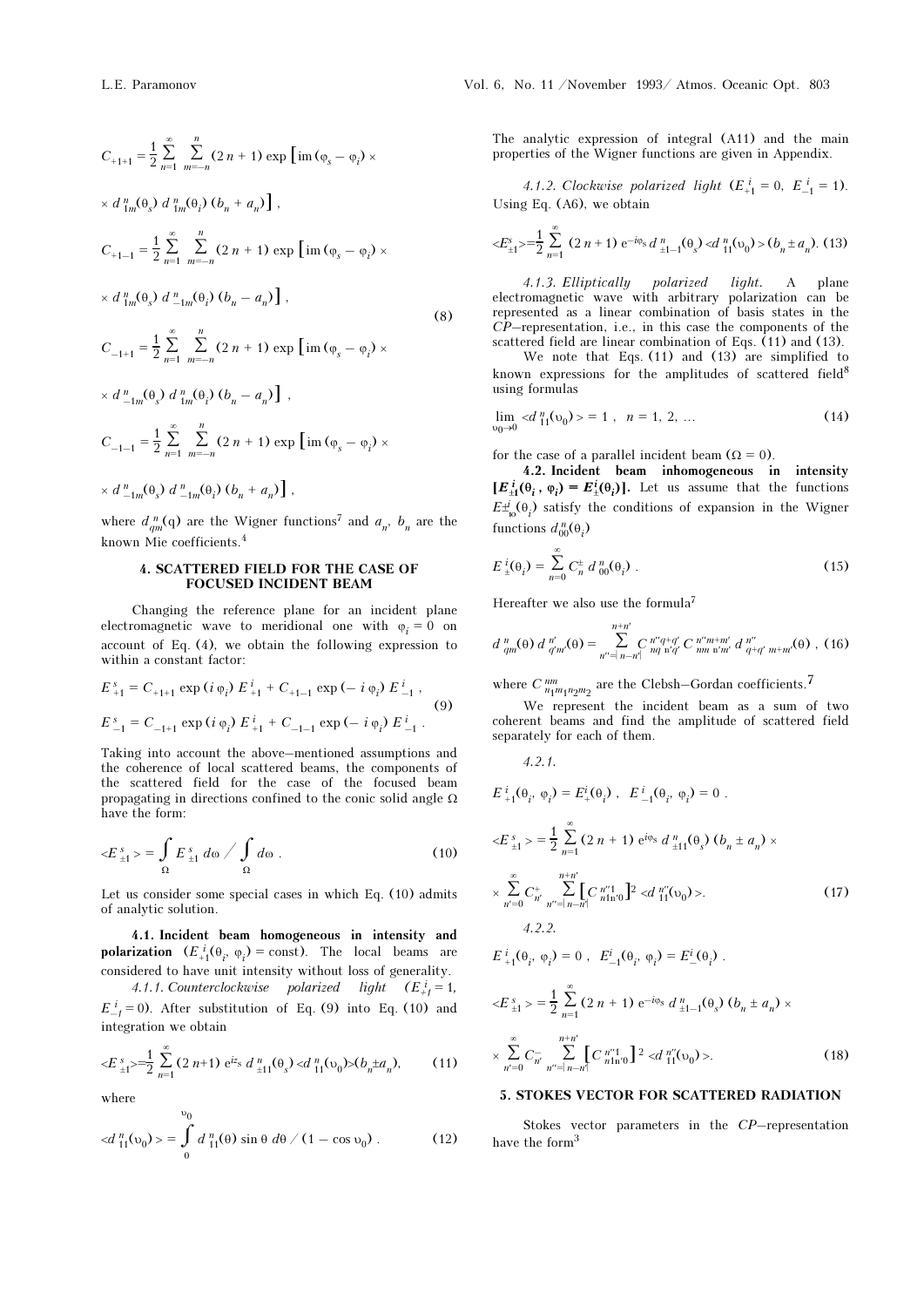$$
I_2 = E_{-1} E_{+1}^* = \frac{1}{2} (Q - i U), \quad I_0 = E_{+1} E_{+1}^* = \frac{1}{2} (I - V),
$$
\n(19)\n
$$
I_{-0} = E_{-1} E_{-1}^* = \frac{1}{2} (I + V), \quad I_{-2} = E_{+1} E_{-1}^* = \frac{1}{2} (Q + i U),
$$

where asterisk means the complex conjugate value and I, Q, V, and U are the Stokes parameters in the  $LP$ –representation.<sup>4</sup> The intensity of scattered radiation is defined as

$$
I^{s} = (I^{s}_{0} + I^{s}_{-0}). \tag{20}
$$

Let us consider the particle scattering characteristics for the case discussed in paragraphs 4.1.1 and 4.1.2.

The scattered radiation flux in the whole conic angle  $4\pi$  on account of Eq. (A7) has the form

$$
\Phi = \frac{2\pi}{k^2} \sum_{n=1}^{\infty} (2\,n+1) \left( |a_n|^2 + |b_n|^2 \right) < d_{11}^n(v_0) >^2 \tag{21}
$$

and coincides with the scattering cross section  $C_{scat}$  for the case of a plane electromagnetic incident wave.

 $v_0$  $\Theta_s$  0° 1° 5° 10° 0° 1244.47 1115.16 1242.77 194.655 468.085 63.5497 74.3988 10° 11.4185 10.6874 11.7726 11.0932 32.4256 32.9131 45.1948 20° 7.4857 6.9109 7.5328 5.2298 4.3226 4.7707 2.2676 30° 2.7400 2.6691 2.7032 2.4212 2.6846(–1) 1.6982(–1) 2.5053 40° 1.3182 1.3262 1.2538 1.3913 3.8716(–2) 1.6307(–1) 1.3932  $50^{\circ}$   $5.3715(-1)$   $5.6772(-1)$   $6.2692(-1)$   $6.7099(-1)$ 5.0683(–1) 1.8693(–2) 6.6409(–2)  $60^{\circ}$  3.1315(-1)  $\frac{2.9715(-1)}{2.7959(-1)}$   $\frac{2.9123(-1)}{2.9123(-1)}$ 2.8994(–1) 2.2929(–2) 4.0759(–2) 70° 7.9111(–2) 9.1894(–2) 1.2395(–1) 1.3326(–1) 7.2457(–2) 1.7701(–2) 1.3283(–2)  $80^{\circ}$   $9.5849(-2)$   $8.6848(-2)$   $6.9054(-2)$   $6.8797(-2)$ 8.9638(–2) 5.8814(–3) 7.0381(–3) 90°  $2.4738(-2)$   $2.6777(-2)$   $3.1191(-2)$   $3.3794(-2)$ 2.3266(–2) 5.9350(–3) 3.6968(–3)  $100^{\circ}$   $1.5444(-2)$   $1.7164(-2)$   $1.9866(-2)$   $2.1066(-2)$ 1.5086(–2) 7.2455(–3) 4.1076(–3)  $110^{\circ}$  5.4005(-3)  $\frac{9.7217(-3)}{2.0476(-2)}$   $\frac{2.6723(-2)}{2.6723(-2)}$ 5.7367(–3) 1.8562(–2) 9.6380(–3)  $120^{\circ}$   $2.9429(-2)$   $3.8332(-2)$   $5.0239(-2)$   $4.4060(-2)$ 2.9868(–2) 2.8427(–2) 5.2118(–3)  $130^{\circ}$   $3.6375(-2)$   $4.2932(-2)$   $7.6169(-2)$   $8.9188(-2)$ 3.3305(–2) 6.0338(–2) 1.3136(–2)  $140^{\circ}$  2.4655(-1)  $2.2934(-1)$   $2.1549(-1)$   $1.8985(-1)$ 2.3325(–1) 2.7344(–2) 3.4051(–2)  $150^{\circ}$   $1.2251(-1)$   $1.2867(-1)$   $1.6019(-1)$   $1.7927(-1)$  $1.1883(-1)$   $1.1811(-1)$   $1.8599(-1)$  $160^{\circ}$   $7.0563(-2)$   $8.1232(-2)$   $1.1139(-1)$   $1.3792(-1)$ 6.8005(–2) 7.1432(–2) 4.9046(–2)  $170^{\circ}$   $1.3890(-1)$   $1.4444(-1)$   $1.6606(-1)$   $1.7916(-1)$ 1.3955(–1) 6.1376(–1) 1.5395  $180^{\circ}$   $2.0613(-1)$   $\underline{1.8439(-1)}$   $\underline{3.3481(-1)}$   $\underline{2.0715(-1)}$  $1.9812(-1)$   $2.5994(-1)$ 1.5722

TABLE I.

$$
\frac{1}{4\pi} \int_{4\pi} p \, d\omega = 1 \tag{22}
$$

Table I presents the results of calculation of the scattering phase function for different geometry of an incident beam (values in denominator). The values in numerator are the results of calculation of the scattering phase function of an elementary scattering volume containing independent scatterers.1,9 Diffraction parameter  $\rho = 50$ , refractive index of particle  $m_p = 1.33$  as well as the geometry and structure of an incident beam were the same for both cases. Using Eqs. (16), (20), and (A7), as well as the properties of the Clebsh–Gordan coefficients, $7$  we obtain for the asymmetry  $\langle \cos \theta \rangle$  (see Ref. 4)

$$
\cos \theta > \Phi = \frac{4 \pi}{k^2} \operatorname{Re} \sum_{n=1}^{\infty} \frac{n(n+2)}{n+1} \left( a_n a_{n+1}^* + b_n b_{n+1}^* \right) \times
$$
  
 
$$
\times \langle d_{11}^n(\nu_0) \rangle \langle d_{11}^{n+1}(\nu_0) \rangle + \frac{2n+1}{n(n+1)} \left( a_n b_n^* \right) \langle d_{11}^n(\nu_0) \rangle^2 . \tag{23}
$$

Eq. (23) coincides with the well–known Debye expression<sup>4</sup> for the case of a plane incident wave ( $v_0 = 0$ ).

In conclusion we note that formulas analogous to Eqs. (21) and (23) can be easy obtained for the cases discussed in paragraphs 4.1.3 and 4.2.

#### APPENDIX

The Wigner functions  $d_{qm}^n(q)$  are connected with the generalized spherical functions  $P_{qm}^{\ n}(\text{cos}q)$  (see Ref. 10) via the relationship<sup>2</sup>

$$
d_{qm}^{n}(\theta) = i^{m-q} P_{qm}^{n}(\cos \theta), \ n \ge \max(|q|, |m|) = n_* \tag{A1}
$$

Let us consider the Wigner function properties using the properties of generalized spherical functions and relationship (A1).

The Legendre polynomials and associated Legendre functions are expressed in the form7,10

$$
d_{00}^{n}(\theta) = P_{00}^{n}(\cos \theta) = P_{n}(\cos \theta) , \qquad (A2)
$$

$$
d_{0m}^{n}(\theta) = i^{m} P_{0m}^{n}(\cos \theta) = (-1)^{m} \left[ \frac{(n-m)!}{(n+m)!} \right]^{1/2} P_{n}^{m}(\cos \theta), \text{(A3)}
$$

where

$$
P_n(x) = \frac{1}{2^n n!} \frac{d^n}{dx^n} (x^2 - 1)^n ,
$$
 (A4)

$$
P_n^m(x) = (-1)^m (1 - x^2)^{m/2} \frac{d^m}{dx^m} P_n(x) .
$$
 (A5)

The Wigner functions have the following symmetry properties $^{7,10}$ :

$$
d_{qm}^{n}(\theta) = d_{-m-q}^{n}(\theta) = (-1)^{m-q} d_{mq}^{n}(\theta)
$$
 (A6)